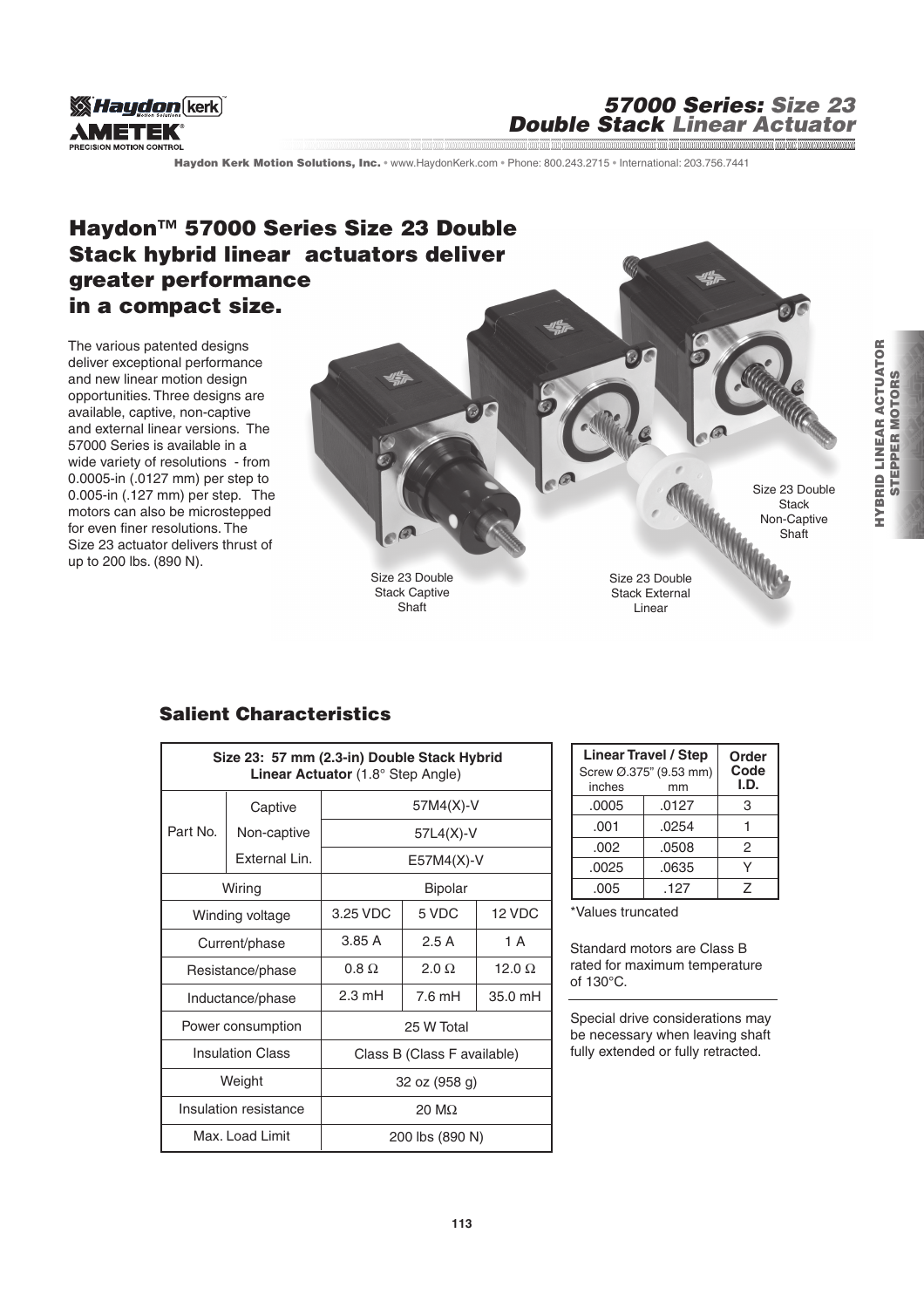#### 57000 Series: Size 23 Double Stack Dimensional Drawings



Haydon Kerk Motion Solutions, Inc. · www.HaydonKerk.com · Phone: 800.243.2715 · International: 203.756.7441





## Non-Captive Lead-screw

Up to 18-in (457 mm) standard screw lengths. Longer screw lengths are available.



⊕

බ

Up to 12-in  $(305 \, \text{mm})$ standard screw lengths. Longer screw lengths are available.